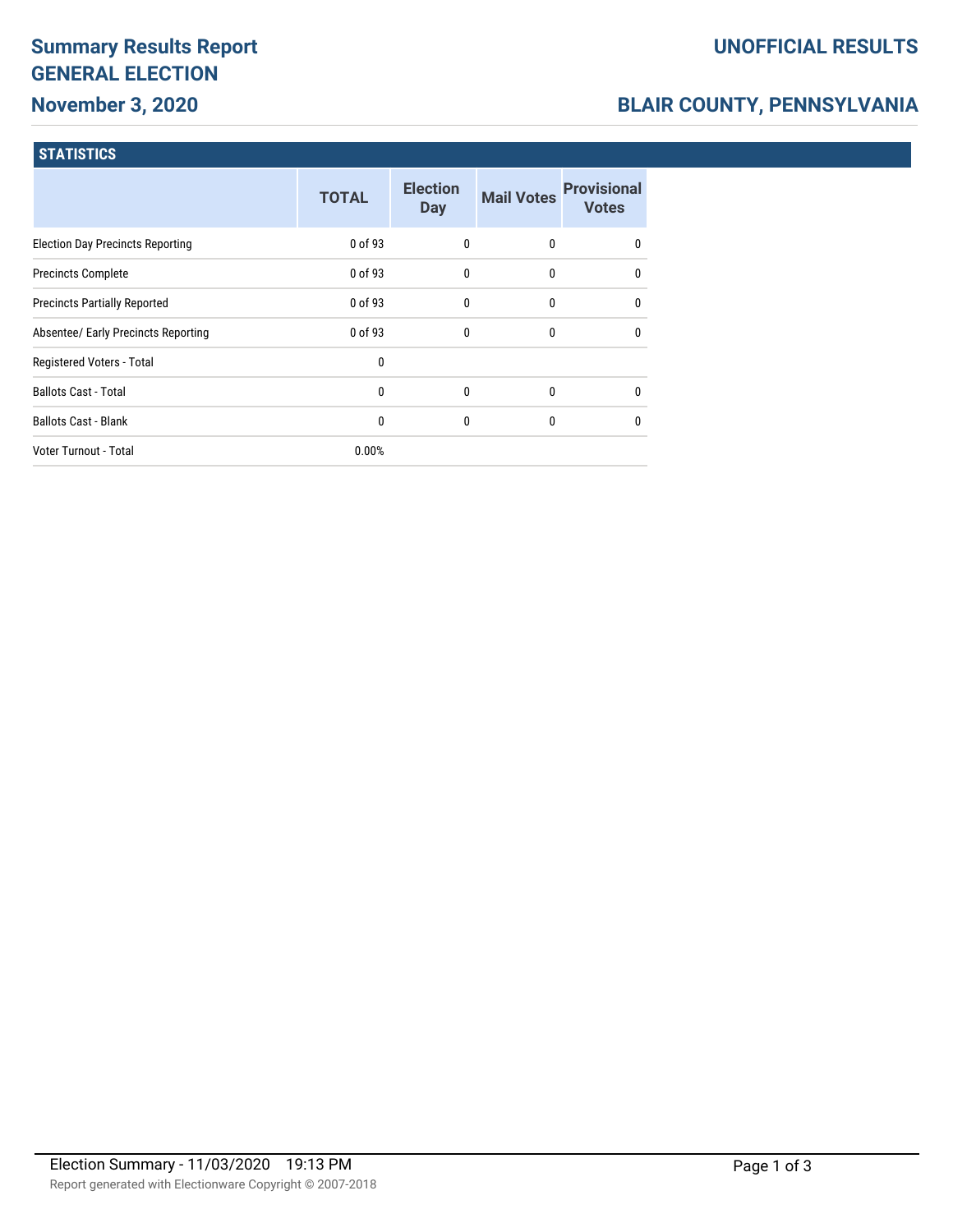## **BLAIR COUNTY, PENNSYLVANIA**

## **PRESIDENTIAL ELECTORS**

Vote For 1

|                            | <b>TOTAL</b> | <b>VOTE %</b> | <b>Election</b><br><b>Day</b> | <b>Mail Votes</b> | <b>Provisional</b><br><b>Votes</b> |
|----------------------------|--------------|---------------|-------------------------------|-------------------|------------------------------------|
| DEM BIDEN and HARRIS       |              |               |                               | 0                 |                                    |
| <b>REP TRUMP and PENCE</b> |              |               |                               | 0                 |                                    |
| LIB JORGENSEN and COHEN    |              |               |                               | 0                 |                                    |
| Write-In Totals            |              |               |                               | 0                 |                                    |

### **ATTORNEY GENERAL**

Vote For 1

|                            | <b>TOTAL</b> | VOTE % | <b>Election</b><br><b>Day</b> | <b>Mail Votes</b> | <b>Provisional</b><br><b>Votes</b> |
|----------------------------|--------------|--------|-------------------------------|-------------------|------------------------------------|
| <b>DEM JOSH SHAPIRO</b>    |              |        | 0                             | 0                 |                                    |
| REP HEATHER HEIDELBAUGH    | 0            |        | 0                             | 0                 |                                    |
| LIB DANIEL WASSMER         |              |        | 0                             | 0                 |                                    |
| <b>GRE RICHARD L WEISS</b> |              |        | 0                             | 0                 |                                    |
| <b>Write-In Totals</b>     |              |        | 0                             | 0                 |                                    |

#### **AUDITOR GENERAL**

Vote For 1

|                           | <b>TOTAL</b> | <b>VOTE %</b> | <b>Election</b><br><b>Day</b> | <b>Mail Votes</b> | <b>Provisional</b><br><b>Votes</b> |
|---------------------------|--------------|---------------|-------------------------------|-------------------|------------------------------------|
| DEM NINA AHMAD            |              |               |                               | 0                 | $\bf{0}$                           |
| <b>REP TIMOTHY DEFOOR</b> |              |               | $\Omega$                      | $\Omega$          | $\Omega$                           |
| LIB JENNIFER MOORE        |              |               |                               | 0                 | $\mathbf{0}$                       |
| <b>GRE OLIVIA FAISON</b>  |              |               |                               | 0                 | $\Omega$                           |
| <b>Write-In Totals</b>    |              |               |                               |                   | $\bf{0}$                           |